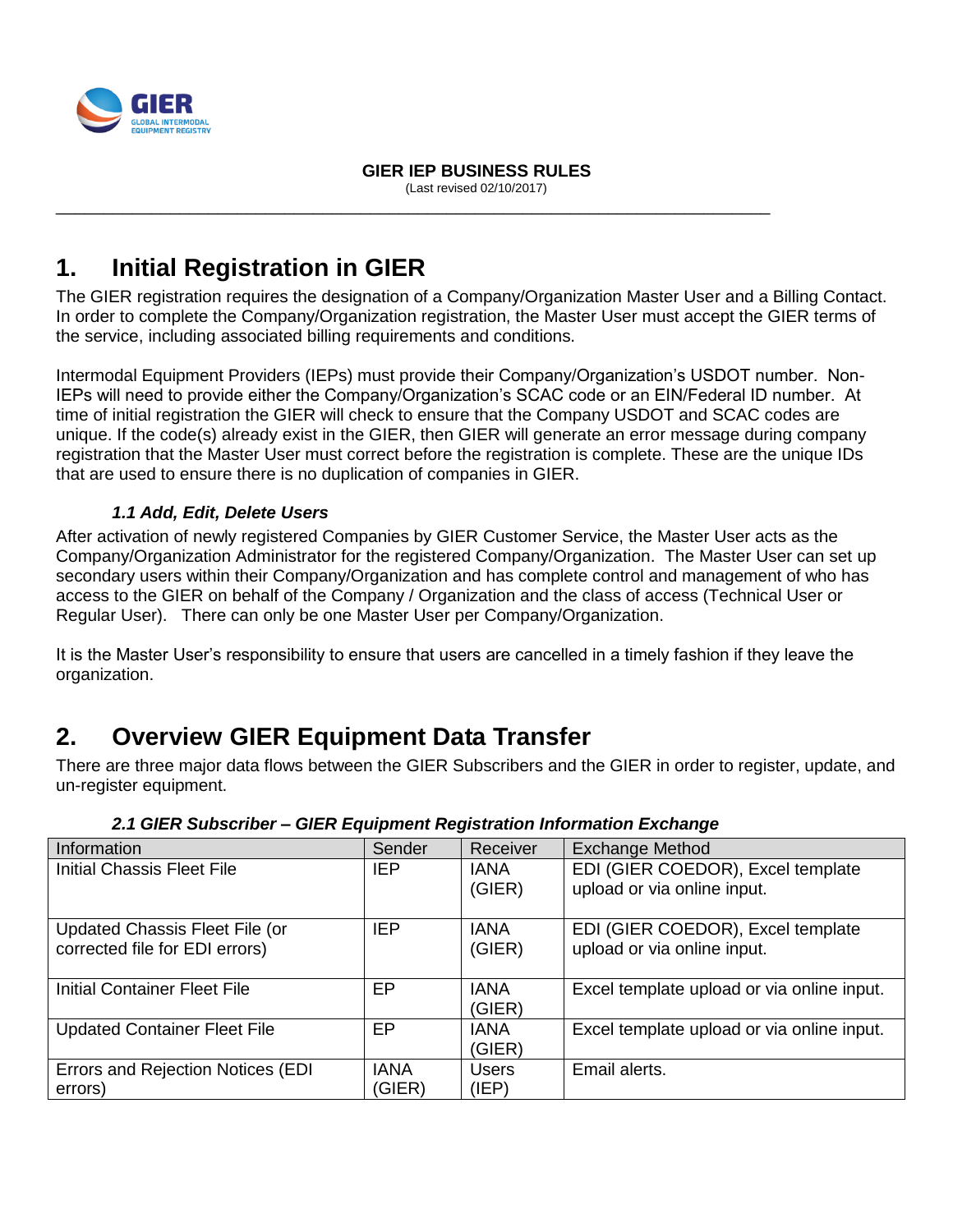### *2.1. Chassis Registry File Layout Definition*

The standard for the GIER will be to receive chassis files electronically in a defined (EDI and Excel) file layout or direct input into a GIER web screen. The file layout is shown on the pages below. See Attachment 1 to the GIER Business Rules for GIER Coedor Mapping instructions.

| <b>Excel</b><br><b>Template</b><br>Column | <b>Data Field</b><br>Name                  | <b>Data Field</b><br><b>Description</b>                                                                                                | Mandatory<br>or Optional           | <b>Excel Cell Format Category</b>                                                                          | Length         | <b>Comments</b>                                                                                                                                                                                                                                                                                                       |
|-------------------------------------------|--------------------------------------------|----------------------------------------------------------------------------------------------------------------------------------------|------------------------------------|------------------------------------------------------------------------------------------------------------|----------------|-----------------------------------------------------------------------------------------------------------------------------------------------------------------------------------------------------------------------------------------------------------------------------------------------------------------------|
| A                                         | <b>Reason</b>                              | <b>Hidden and</b><br><b>Reserved for</b><br><b>GIER System</b><br><b>Use</b>                                                           | <b>NOT FOR</b><br><b>USER EDIT</b> |                                                                                                            |                | <b>Reserved for GIER System Use</b>                                                                                                                                                                                                                                                                                   |
| в                                         | <b>Equipment ID</b>                        | <b>Reserved:</b><br><b>GIER</b><br><b>Automatically</b><br><b>Assigns ID on</b><br><b>Upload</b>                                       | <b>NOT FOR</b><br><b>USER EDIT</b> |                                                                                                            |                | <b>Reserved for GIER System Use</b>                                                                                                                                                                                                                                                                                   |
| $\mathbf{C}$                              | <b>Equipment Initial</b>                   | <b>SCAC</b> code<br>(e.g. APLZ,<br>PONZ, KNLZ,<br>$etc.$ )                                                                             | M                                  | <b>Text</b>                                                                                                | $\overline{4}$ | If the alpha field is less than 4<br>characters, the alpha will be left<br>justified and the right most<br>character(s) will be filled with a blank.<br>If the equipment does not have an<br>alpha prefix, the user must provide<br>their SCAC number as the<br>Equipment Initial. All GIER IEPs<br>must have a SCAC. |
| D                                         | Equipment<br><b>Number</b>                 | 6 digit chassis<br>number                                                                                                              | M                                  | Special (if copying from another file, use<br>the Excel Paste Special function and<br>select Paste Values) | 6              | If the numeric field is less than 6<br>characters, the numbers will be right<br>justified and leading zeros inserted.<br>Check digits will NOT be recorded.                                                                                                                                                           |
| Е                                         | Combined<br>Chassis ID                     | Alpha Prefix<br>(e.g. APLZ,<br>PONZ, etc.) &<br>6 digit chassis<br>number                                                              | $\Omega$                           | <b>Text</b>                                                                                                | 10             |                                                                                                                                                                                                                                                                                                                       |
| F                                         | <b>Check Digit</b>                         | 1 digit qualifier                                                                                                                      | $\circ$                            | <b>Number</b>                                                                                              | $\mathbf{1}$   |                                                                                                                                                                                                                                                                                                                       |
| G                                         | <b>Current IEP US</b><br><b>DOT Number</b> | <b>US DOT</b><br>Company<br><b>Number</b>                                                                                              | M                                  | <b>Text</b>                                                                                                | 8              | The US DOT number for the IEP that<br>is currently responsible for the unit.                                                                                                                                                                                                                                          |
| H                                         | <b>Equipment Type</b><br>Code              | <b>TBD</b>                                                                                                                             | <b>TBD</b>                         | <b>Text</b>                                                                                                | N/A            | Will not be implemented until later<br>date. IANA's Ops. Committee is<br>developing an Equipment Code<br>Standard for GIER since there is no<br>ISO or other industry standard for<br>chassis equipment types. Field<br>length currently 20, but will probably<br>be reduced to 4-6 char. when final.                 |
|                                           | Equipment<br><b>Category Code</b>          | Group code of<br>similar<br>Equipment<br><b>Type Codes</b>                                                                             | M                                  | <b>Text</b>                                                                                                | $\overline{4}$ | Group code for summary of similar<br>Equipment Type Codes. For<br>example, 40CH is the category for all<br>40' chassis.                                                                                                                                                                                               |
| J                                         | <b>Owner SCAC</b>                          | SCAC code of<br>owner of<br>equipment in<br>case needed to<br>resolve<br>discrepancies<br>between<br>current IEP. If<br>Owner is not a | M                                  | <b>Text</b>                                                                                                | $\overline{4}$ | All IEPs must have a single<br>designated SCAC code associated to<br>their USDOT number to participate in<br>the GIER.                                                                                                                                                                                                |

## **Global Intermodal Equipment Registry (GIER) IEP Chassis Registration Data Fields**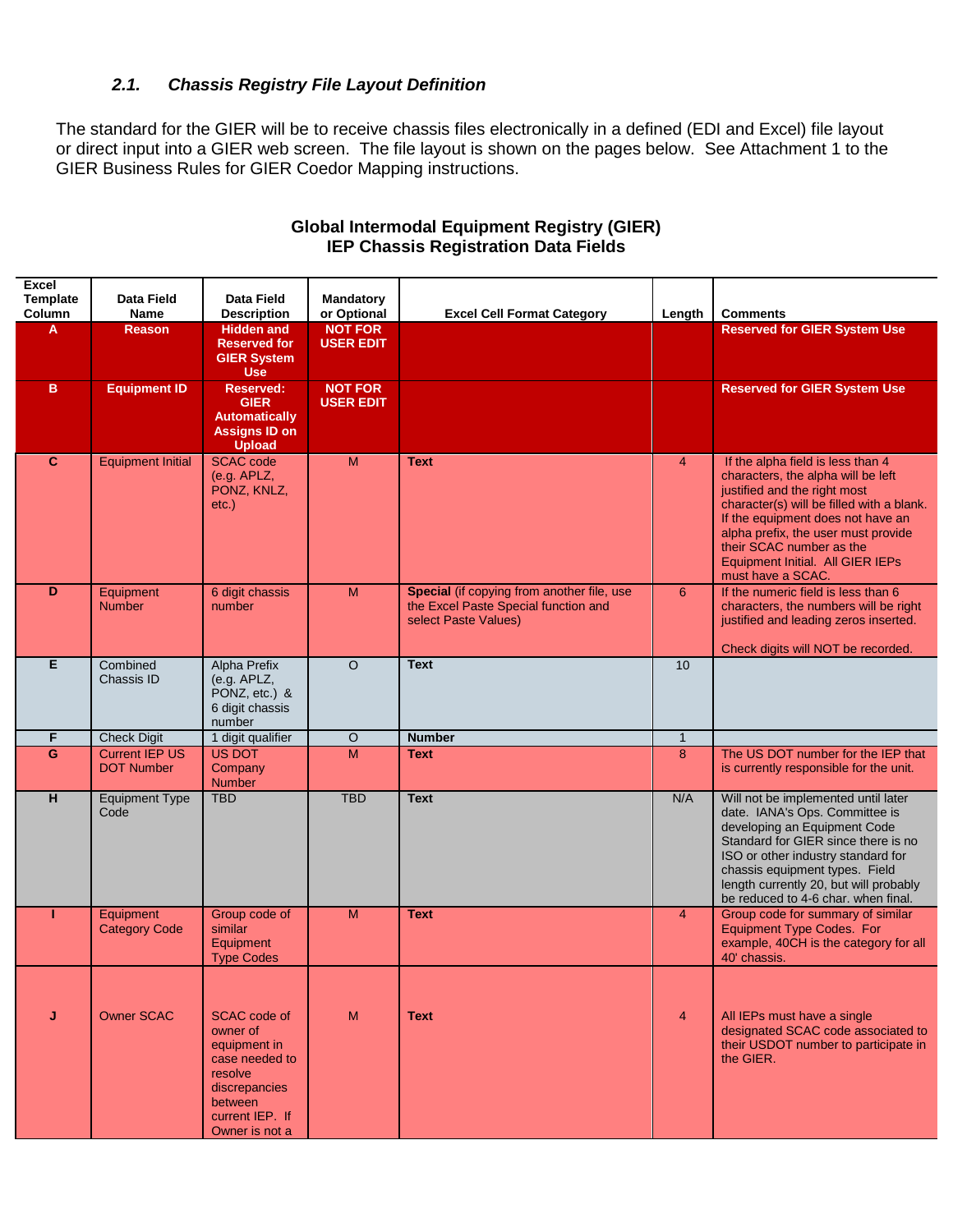| Name<br>Lessee SCAC<br><b>VIN</b><br><b>Year Built New</b><br><b>Year Rebuilt</b><br><b>Outside Length</b><br><b>Tare Weight</b> | <b>Description</b><br><b>GIER</b><br><b>Subscriber</b><br>should use the<br><b>SCAC of</b><br>OWN1.<br>SCAC code of<br>equipment<br>lessor in case<br>needed to<br>resolve<br>discrepancies<br>between<br>current IEP<br>Vehicle<br>Identification<br>Number<br><b>Year Number</b><br>Year Number<br>Length of<br>chassis (e.g. | or Optional<br>$\circ$<br>$\overline{O}$<br>M<br>$\overline{O}$<br>M | <b>Excel Cell Format Category</b><br><b>Text</b><br><b>Text</b><br><b>Number</b>                           | Length<br>$\overline{4}$<br>17 | <b>Comments</b><br>VIN must be 17 characters, if<br>provided                                                                                             |
|----------------------------------------------------------------------------------------------------------------------------------|---------------------------------------------------------------------------------------------------------------------------------------------------------------------------------------------------------------------------------------------------------------------------------------------------------------------------------|----------------------------------------------------------------------|------------------------------------------------------------------------------------------------------------|--------------------------------|----------------------------------------------------------------------------------------------------------------------------------------------------------|
|                                                                                                                                  |                                                                                                                                                                                                                                                                                                                                 |                                                                      |                                                                                                            |                                |                                                                                                                                                          |
|                                                                                                                                  |                                                                                                                                                                                                                                                                                                                                 |                                                                      |                                                                                                            |                                |                                                                                                                                                          |
|                                                                                                                                  |                                                                                                                                                                                                                                                                                                                                 |                                                                      |                                                                                                            |                                |                                                                                                                                                          |
|                                                                                                                                  |                                                                                                                                                                                                                                                                                                                                 |                                                                      |                                                                                                            |                                |                                                                                                                                                          |
|                                                                                                                                  |                                                                                                                                                                                                                                                                                                                                 |                                                                      |                                                                                                            | $\overline{4}$                 | уууу                                                                                                                                                     |
|                                                                                                                                  |                                                                                                                                                                                                                                                                                                                                 |                                                                      | <b>Number</b>                                                                                              | $\overline{4}$                 | уууу                                                                                                                                                     |
|                                                                                                                                  | 40, 45, 53)                                                                                                                                                                                                                                                                                                                     |                                                                      | <b>Number</b>                                                                                              | $\overline{2}$                 | in ft.                                                                                                                                                   |
|                                                                                                                                  | The weight of<br>the chassis.                                                                                                                                                                                                                                                                                                   | $\overline{O}$                                                       | <b>Number</b>                                                                                              | 6                              | In lbs.                                                                                                                                                  |
| Load Limit                                                                                                                       | Maximum Load<br>Limit                                                                                                                                                                                                                                                                                                           | $\circ$                                                              | <b>Number</b>                                                                                              | 6                              | Gross Vehicle Weight Registered<br>(GVWR) In lbs.                                                                                                        |
| License<br>State/{Province)                                                                                                      | State or<br>Province<br><b>Issuing License</b><br>Plate                                                                                                                                                                                                                                                                         | M                                                                    | <b>Text</b>                                                                                                | $\overline{2}$                 |                                                                                                                                                          |
| <b>License Plate</b><br><b>Number</b>                                                                                            | <b>License Plate</b><br><b>Number</b>                                                                                                                                                                                                                                                                                           | M                                                                    | <b>Text</b>                                                                                                | 8                              |                                                                                                                                                          |
| <b>License Plate</b><br>Expiration                                                                                               | <b>Expiration date</b><br>of License<br>Plate -                                                                                                                                                                                                                                                                                 | $\overline{O}$                                                       | <b>Text</b>                                                                                                | 6                              | mm/yyyy (if equipment is registered<br>thru web or Excel)<br>For states that issue permanent or<br>semi-permanent plates, please use<br>date of 12/2099. |
| <b>Other Inspection</b><br><b>Type</b>                                                                                           | Type of<br>Inspection (i.e.<br>state)                                                                                                                                                                                                                                                                                           | $\overline{C}$                                                       | <b>Text</b>                                                                                                | max.<br>50 <sub>2</sub>        | If inspection date is entered, then<br>mandatory                                                                                                         |
| Other Inspection<br>Date                                                                                                         | Date of last<br>inspection (if<br>state<br>inspection)                                                                                                                                                                                                                                                                          | $\overline{O}$                                                       | <b>Text</b>                                                                                                | 6                              | Date format is mm/yyyy                                                                                                                                   |
| Remark /                                                                                                                         | Yes or No flag                                                                                                                                                                                                                                                                                                                  | $\overline{M}$                                                       | <b>Text</b>                                                                                                | $\overline{1}$                 | If no Last Inspection Date is entered,                                                                                                                   |
| Remanufacture<br>Flag                                                                                                            | $(Y \text{ or } N)$                                                                                                                                                                                                                                                                                                             |                                                                      |                                                                                                            |                                | then N is mandatory in this field                                                                                                                        |
| Remark<br><b>Previous</b><br><b>Equipment Initial</b>                                                                            |                                                                                                                                                                                                                                                                                                                                 | $\overline{c}$                                                       | <b>Text</b>                                                                                                | $\overline{4}$                 | If Remark / Remanufacture Flag = Y,<br>then mandatory.                                                                                                   |
| <b>Remark</b><br><b>Previous</b><br><b>Equipment</b><br><b>Number</b>                                                            |                                                                                                                                                                                                                                                                                                                                 | $\overline{C}$                                                       | Special (if copying from another file, use<br>the Excel Paste Special function and<br>select Paste Values) | 6                              | If Remark / Remanufacture Flag = Y,<br>then mandatory.                                                                                                   |
| Remark /<br>Remanufacture<br><b>Date</b>                                                                                         |                                                                                                                                                                                                                                                                                                                                 | $\overline{c}$                                                       | <b>Text</b>                                                                                                | 6                              | If Remark / Remanufacture Flag = Y,<br>then mandatory.<br>mm/yyyy (if entered online or via<br><b>Excel</b>                                              |
| <b>IEP Transfer of</b><br><b>Control Date</b>                                                                                    | The date the<br>equipment was<br>added or<br>removed from<br><b>IEP</b> control<br>(e.g. on hire<br>date, off hire<br>date, cooped<br>into or out of<br>pool date, etc.).<br>The time the                                                                                                                                       | $\overline{c}$<br>$\overline{C}$                                     | <b>Text</b>                                                                                                | 8                              | Mandatory field to do Transfer of<br>Control<br>mm/dd/yyyy (if equipment is<br>registered thru web or Excel)<br>Mandatory field to do Transfer of        |
|                                                                                                                                  | <b>IEP Transfer of</b>                                                                                                                                                                                                                                                                                                          |                                                                      |                                                                                                            |                                | <b>Text</b><br>$\overline{4}$                                                                                                                            |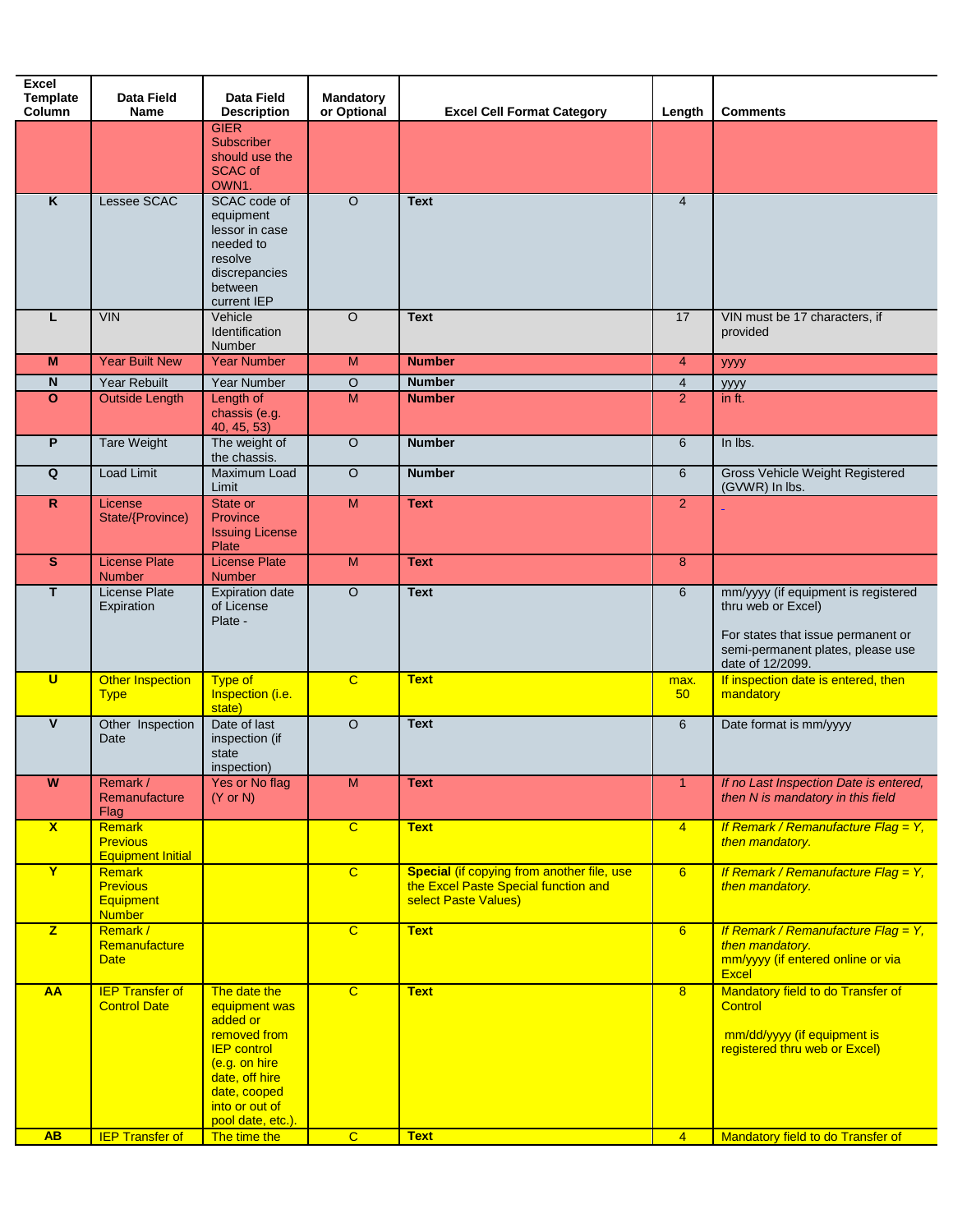| Excel<br><b>Template</b> | Data Field                                    | Data Field                               | <b>Mandatory</b>   |                                   |                |                                                                            |
|--------------------------|-----------------------------------------------|------------------------------------------|--------------------|-----------------------------------|----------------|----------------------------------------------------------------------------|
| Column                   | Name                                          | <b>Description</b>                       | or Optional        | <b>Excel Cell Format Category</b> | Length         | <b>Comments</b>                                                            |
|                          | <b>Control Time</b>                           | equipment was                            |                    |                                   |                | <b>Control</b>                                                             |
|                          |                                               | added or                                 |                    |                                   |                |                                                                            |
|                          |                                               | removed from                             |                    |                                   |                | hh/mm - 24 hour clock GIER System                                          |
| <b>AC</b>                | <b>New IEP US</b>                             | <b>IEP</b> control.<br><b>US DOT</b>     |                    |                                   |                | is standardized on Eastern Time<br>The US DOT number for the               |
|                          | <b>DOT Number</b>                             | Company                                  | $\overline{C}$     | <b>Text</b>                       | 8              | receiving IEP.                                                             |
|                          |                                               | <b>Number</b>                            |                    |                                   |                |                                                                            |
|                          |                                               |                                          |                    |                                   |                | If the equipment is changing control                                       |
|                          |                                               |                                          |                    |                                   |                | from the current IEP to a different                                        |
|                          |                                               |                                          |                    |                                   |                | IEP, the current IEP must supply<br>both the new IEP's USDOT number        |
|                          |                                               |                                          |                    |                                   |                | and SCAC. (For online transfer of                                          |
|                          |                                               |                                          |                    |                                   |                | control, only one of the two identifiers                                   |
|                          |                                               |                                          |                    |                                   |                | is needed.) (A lookup list will be                                         |
|                          |                                               |                                          |                    |                                   |                | available in GIER in an upcoming                                           |
| <b>AD</b>                | <b>New IEP SCAC</b>                           | <b>SCAC</b> code of                      | $\overline{c}$     | <b>Text</b>                       | $\overline{4}$ | release)<br>The SCAC code of the receiving IEP.                            |
|                          |                                               | <b>IEP</b> who is                        |                    |                                   |                |                                                                            |
|                          |                                               | receiving the                            |                    |                                   |                | If the equipment is changing control                                       |
|                          |                                               | equipment.                               |                    |                                   |                | from the current IEP to a different                                        |
|                          |                                               |                                          |                    |                                   |                | <b>IEP, the current IEP must supply</b><br>both the new IEP's USDOT number |
|                          |                                               |                                          |                    |                                   |                | and SCAC. (For online transfer of                                          |
|                          |                                               |                                          |                    |                                   |                | control, only one of the two                                               |
|                          |                                               |                                          |                    |                                   |                | identifiers is needed.) (A lookup list                                     |
|                          |                                               |                                          |                    |                                   |                | will be available in GIER in an<br>upcoming release).                      |
| <b>AE</b>                | Chassis Pool ID                               |                                          | $\circ$            | <b>Text</b>                       | $\overline{4}$ |                                                                            |
| AF                       | <b>Status</b>                                 | Equipment                                | $\overline{O}$     | <b>Text</b>                       | 10             |                                                                            |
|                          |                                               | Status (i.e.                             |                    |                                   |                |                                                                            |
|                          |                                               | Active/Inactive)                         |                    |                                   |                |                                                                            |
|                          | <b>FMCSA Annual</b><br><b>Last Inspection</b> | Date of last                             |                    | <b>Text</b>                       |                | Date format is mm/yyyy                                                     |
| <b>AG</b>                | <b>Date</b>                                   | inspection.                              | $\mathbf C$        |                                   |                |                                                                            |
|                          | California BIT-                               |                                          |                    | <b>Text</b>                       |                | Date format is mm/yyyy                                                     |
|                          | <b>Last Inspection</b>                        | Date of last                             |                    |                                   |                |                                                                            |
| <b>AH</b>                | <b>Date</b>                                   | inspection                               | $\mathbf C$        |                                   |                |                                                                            |
| <b>AI</b>                | <b>Tire Type</b>                              | <b>Radial or Bias</b>                    | $\circ$            | <b>Text</b>                       |                |                                                                            |
|                          |                                               | Drop down<br>based on Tire               |                    | <b>Text</b>                       |                |                                                                            |
| <b>AJ</b>                | <b>Tire Size</b>                              | Type selected                            | $\circ$            |                                   |                |                                                                            |
| AK                       | Axle Count                                    | $2,3,$ or 4                              | $\overline{\circ}$ | <b>Text</b>                       |                |                                                                            |
|                          |                                               | Yes or No flag                           |                    | <b>Text</b>                       |                |                                                                            |
| <b>AL</b>                | <b>ABS Brakes</b>                             | $(Y \text{ or } N)$                      | $\circ$            |                                   |                |                                                                            |
| <b>AM</b>                | <b>Auto Tire</b><br>Inflation                 | Yes or No flag<br>$(Y \text{ or } N)$    | $\circ$            | <b>Text</b>                       |                |                                                                            |
|                          |                                               | Yes or No flag                           |                    | <b>Text</b>                       |                |                                                                            |
| <b>AN</b>                | <b>LED Lights</b>                             | $(Y \text{ or } N)$                      | $\circ$            |                                   |                |                                                                            |
|                          | Key Identifying Fields                        |                                          |                    |                                   |                |                                                                            |
|                          |                                               | Identifies fields reserved for           |                    |                                   |                |                                                                            |
|                          |                                               | GIER System use; not for edit<br>by user |                    |                                   |                |                                                                            |
|                          |                                               | Identifies Mandatory fields              |                    |                                   |                |                                                                            |
|                          |                                               | Identifies fields that are               |                    |                                   |                |                                                                            |

## *2.2. Container Registry Layout Definition*

mandatory contingent on<br>another field being provided

Optional fields Future Field

The standard for the GIER will be to receive container files electronically in a defined Excel file layout or direct input into a GIER web screen. The file layout is shown on the pages below.

(i.e. fields 18, 19 & 20 must be provided if the Remark/Remanufacture Flag is set to Y)

### **Global Intermodal Equipment Registry (GIER)**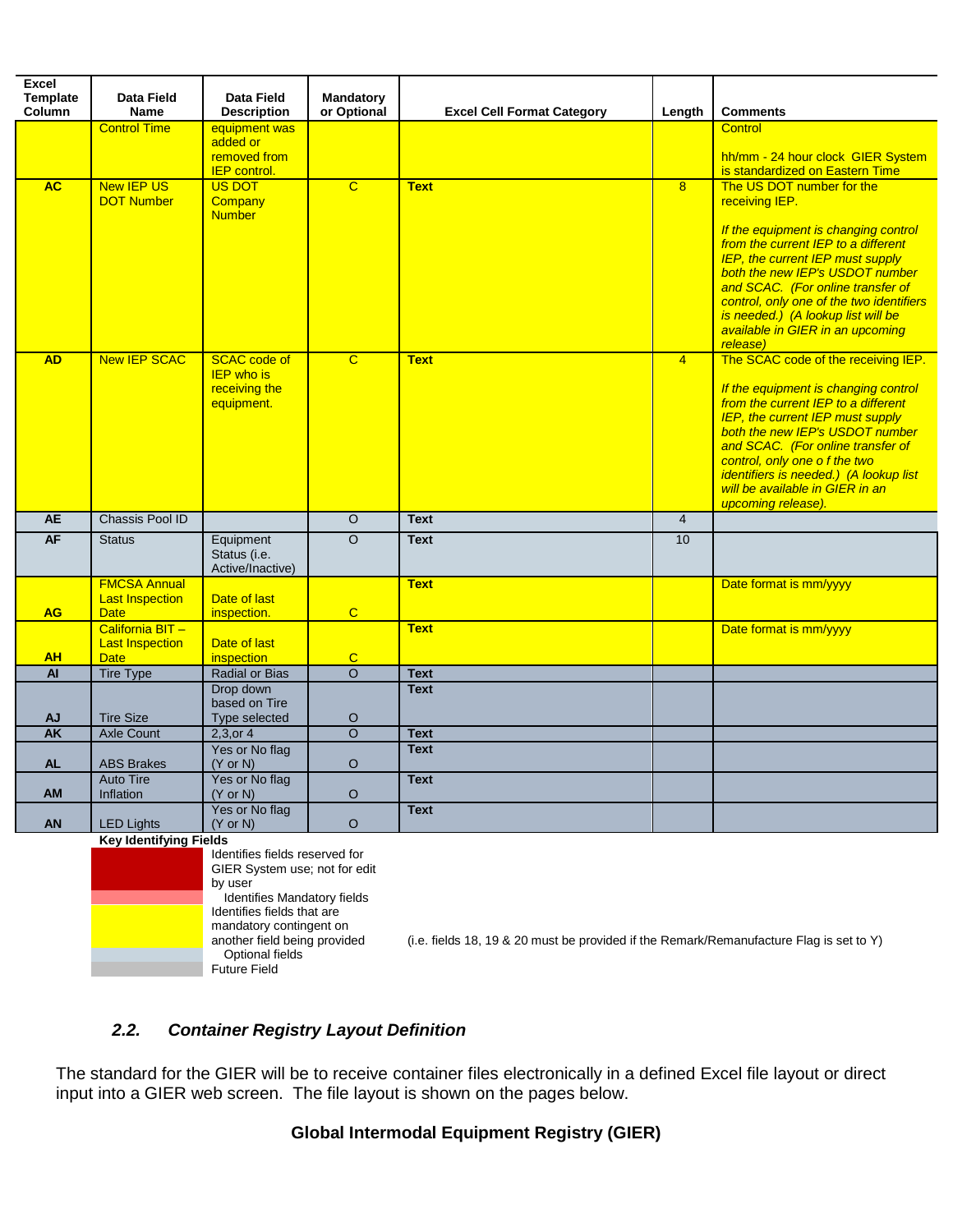## **EP Container Registration Data Fields**

| <b>Excel</b>                         |                                                                                                                                                     |                                                                                                                                                                  |                                                                    |                                                                                                            |                     |                                                                                                                                                                                                                                  |
|--------------------------------------|-----------------------------------------------------------------------------------------------------------------------------------------------------|------------------------------------------------------------------------------------------------------------------------------------------------------------------|--------------------------------------------------------------------|------------------------------------------------------------------------------------------------------------|---------------------|----------------------------------------------------------------------------------------------------------------------------------------------------------------------------------------------------------------------------------|
| <b>Template</b>                      | Data Field                                                                                                                                          | Data Field                                                                                                                                                       | <b>Mandatory</b>                                                   |                                                                                                            |                     |                                                                                                                                                                                                                                  |
| Column                               | <b>Name</b>                                                                                                                                         | <b>Description</b>                                                                                                                                               | or Optional                                                        | <b>Excel Cell Format Category</b>                                                                          | Length              | <b>Comments</b>                                                                                                                                                                                                                  |
| A                                    | <b>Reason</b>                                                                                                                                       | <b>Hidden and</b><br><b>Reserved for</b><br><b>GIER System</b><br><b>Use</b>                                                                                     | <b>NOT FOR</b><br><b>USER EDIT</b>                                 |                                                                                                            |                     | <b>Reserved for GIER System Use</b>                                                                                                                                                                                              |
| в                                    | <b>Equipment ID</b>                                                                                                                                 | <b>Reserved:</b><br><b>GIER</b><br><b>Automatically</b><br><b>Assigns ID on</b><br><b>Upload</b>                                                                 | <b>NOT FOR</b><br><b>USER EDIT</b>                                 |                                                                                                            |                     | <b>Reserved for GIER System Use</b>                                                                                                                                                                                              |
| $\mathbf{C}$                         | <b>Container Initial</b>                                                                                                                            | <b>SCAC</b> code<br>(e.g. APLU,<br>CHNU, etc.)                                                                                                                   | M                                                                  | <b>Text</b>                                                                                                | $\overline{4}$      | If the equipment does not have an<br>alpha prefix, the user must provide<br>their SCAC as the Equipment Initial.<br>All GIER IEPs must have a SCAC.                                                                              |
| D                                    | Container<br><b>Number</b>                                                                                                                          | 6 digit chassis<br>number                                                                                                                                        | M                                                                  | Special (if copying from another file, use<br>the Excel Paste Special function and<br>select Paste Values) | $\overline{7}$      | Must be $7$ digits $-6$ digit serial<br>number and 1 check digit. If the<br>numeric field is less than 7<br>characters, the numbers will be right<br>justified and leading zeros inserted.<br>Check digits will NOT be recorded. |
| Е                                    | <b>Current EP US</b><br><b>DOT Number</b>                                                                                                           | <b>US DOT</b><br>Company<br><b>Number</b>                                                                                                                        | M                                                                  | <b>Text</b>                                                                                                | 8                   | The US DOT number for the IEP that                                                                                                                                                                                               |
| F                                    | <b>Owner SCAC</b>                                                                                                                                   | <b>SCAC</b> code of<br>owner of<br>container in<br>case needed to<br>resolve<br>discrepancies<br>between<br>current IEP.                                         | $\overline{M}$                                                     | <b>Test</b>                                                                                                | $\overline{4}$      | All EPs must have a single<br>designated SCAC code associated to<br>their USDOT number to participate in<br><b>GIER</b>                                                                                                          |
| G                                    | Lessee SCAC                                                                                                                                         | SCAC code of<br>container lessor<br>in case needed<br>to resolve<br>discrepancies<br>between<br>current IEP                                                      | $\circ$                                                            | <b>Test</b>                                                                                                | $\overline{4}$      |                                                                                                                                                                                                                                  |
| н                                    | <b>ISO Size Type</b>                                                                                                                                | Drop down                                                                                                                                                        | <b>MO</b>                                                          |                                                                                                            |                     | Drop down selection                                                                                                                                                                                                              |
| J<br>K                               | Length<br>Width<br>Height                                                                                                                           |                                                                                                                                                                  | O<br>O<br>O                                                        |                                                                                                            |                     | Use ' for feet and " for inches<br>Use ' for feet and " for inches<br>Use ' for feet and " for inches                                                                                                                            |
| L                                    | <b>Tare Weight</b>                                                                                                                                  | The weight of                                                                                                                                                    | $\overline{M}$                                                     | <b>Number</b>                                                                                              | $6\phantom{1}$      | In lbs.                                                                                                                                                                                                                          |
|                                      |                                                                                                                                                     | container                                                                                                                                                        |                                                                    |                                                                                                            |                     |                                                                                                                                                                                                                                  |
| M<br>N<br>O<br>P<br>Q<br>R<br>S<br>т | Max Gross<br>Weight<br>Max Payload<br>Inside Length<br>Inside Width<br>Inside Height<br>Capacity<br>Door Opening<br>Width<br>Door Opening<br>Height | <b>Maximum</b><br>Gross Weight                                                                                                                                   | O<br>O<br>$\circ$<br>$\circ$<br>$\circ$<br>$\circ$<br>$\circ$<br>O | <b>Number</b>                                                                                              | 6                   | In lbs.<br>In lbs.<br>Use 'for feet and "for inches<br>Use 'for feet and "for inches<br>Use 'for feet and "for inches<br>In lbs.<br>Use ' for feet and " for inches<br>Use ' for feet and " for inches                           |
| U                                    | Hire On/Off                                                                                                                                         |                                                                                                                                                                  | $\frac{0}{c}$                                                      |                                                                                                            |                     |                                                                                                                                                                                                                                  |
| $\mathbf{V}$<br>W                    | <b>EP Transfer of</b><br><b>Control Date</b><br><b>EP Transfer of</b><br><b>Control Time</b>                                                        | The date the<br>container was<br>added or<br>removed from<br><b>EP</b> control<br>The time the<br>container was<br>added or<br>removed from<br><b>EP</b> control | $\mathbf C$                                                        | <b>Text</b><br><b>Text</b>                                                                                 | 8<br>$\overline{4}$ | Mandatory field to do Transfer of<br>Control.<br>mm/dd/yyyy<br>Mandatory field to do Transfer of<br>Control<br>$hh/mm - 24$ -hour clock; GIER<br>System is standardized on Eastern                                               |
|                                      |                                                                                                                                                     |                                                                                                                                                                  |                                                                    |                                                                                                            |                     | <b>Time</b>                                                                                                                                                                                                                      |
| $\mathbf{x}$                         | New EP US                                                                                                                                           | US DOT of EP                                                                                                                                                     | $\mathbf{C}$                                                       | <b>Text</b>                                                                                                | $\overline{4}$      | The US DOT number of the receiving                                                                                                                                                                                               |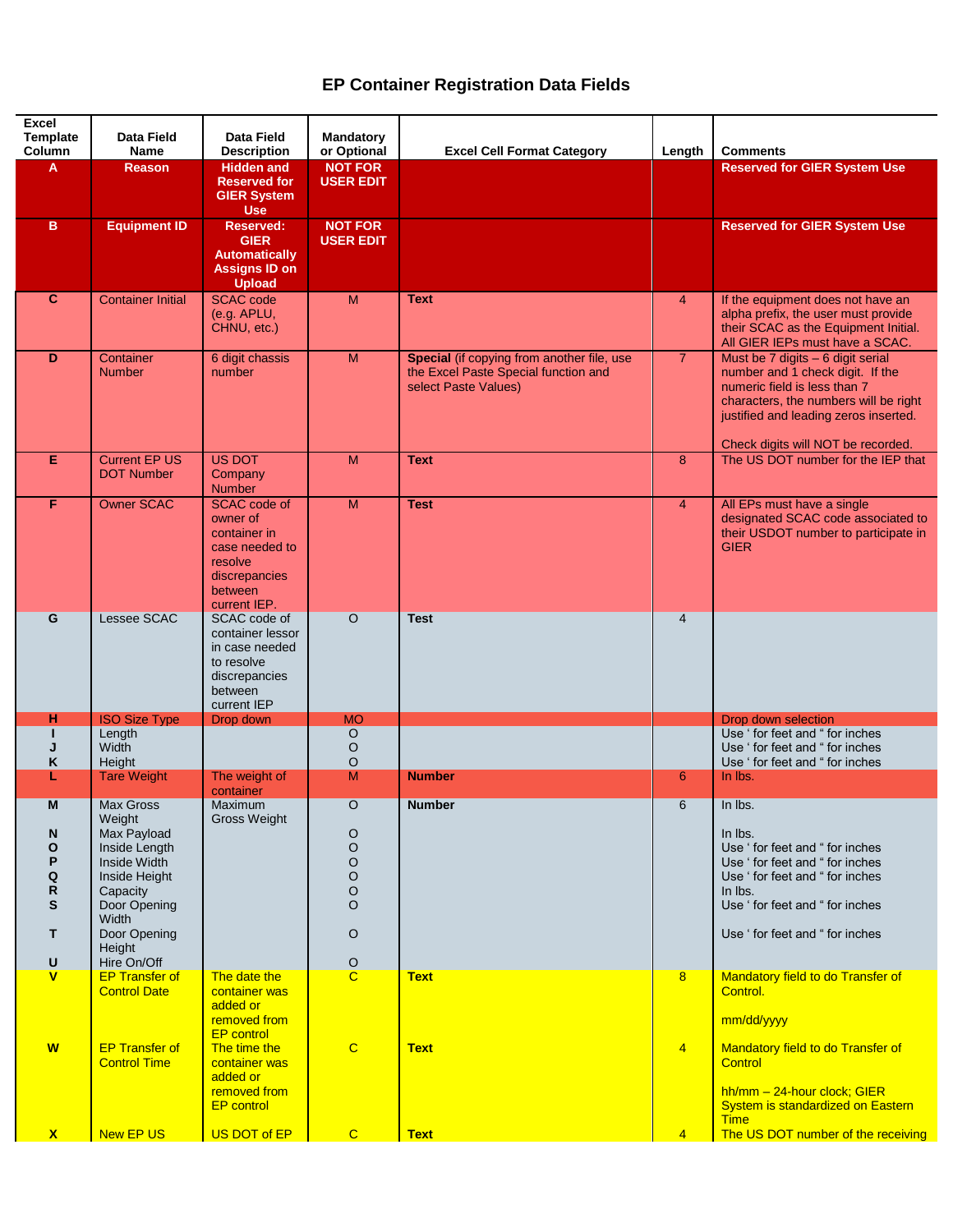| Excel<br><b>Template</b><br>Column | Data Field<br>Name               | Data Field<br><b>Description</b>                                                                              | Mandatory<br>or Optional | <b>Excel Cell Format Category</b> | Length         | <b>Comments</b>                                                                                                                                                                                                                                                                                                                                                         |
|------------------------------------|----------------------------------|---------------------------------------------------------------------------------------------------------------|--------------------------|-----------------------------------|----------------|-------------------------------------------------------------------------------------------------------------------------------------------------------------------------------------------------------------------------------------------------------------------------------------------------------------------------------------------------------------------------|
| Y                                  | <b>DOT Number</b><br>New EP SCAC | who is<br>receiving the<br>container<br><b>SCAC code of</b><br><b>EP</b> who is<br>receiving the<br>container | $\mathbf C$              | <b>Text</b>                       | $\overline{4}$ | EP.<br>If the container is changing control<br>from the current EP to a different EP,<br>the current EP must supply both the<br>new EP's USDOT number and<br>SCAC.<br>The SCAC code of the receiving EP.<br>If the container is changing control<br>from the current EP to a different EP,<br>the current EP must supply both the<br>new EP's USDOT number and<br>SCAC. |
| z                                  | <b>Status</b>                    | Container<br>Status (i.e.<br>Active/Inactive)                                                                 | $\Omega$                 | <b>Text</b>                       | 10             |                                                                                                                                                                                                                                                                                                                                                                         |
|                                    | <b>Key Identifying Fields</b>    |                                                                                                               |                          |                                   |                |                                                                                                                                                                                                                                                                                                                                                                         |
|                                    |                                  | Identifies fields reserved for<br>GIER System use; not for edit                                               |                          |                                   |                |                                                                                                                                                                                                                                                                                                                                                                         |

by user Identifies Mandatory fields Identifies fields that are mandatory contingent on another field being provided Optional fields

## **3. Initial Registration of Equipment**

Registration of equipment into the GIER can be done via electronic file transmission or through an online web entry screen within the GIER application.

GIER Subscribers are able to provide new equipment registration for current date or dates in advance. If advance dates are provided, they cannot be more than 30 calendar days from the current date.

Updates that are outside the 30-day advance date must be made online, not through EDI, and will require the GIER Subscriber to input a reason before saving the data.

### *3.1 Batch Equipment Registration*

To register or update large numbers of equipment in the GIER, the GIER Subscriber can provide electronic files of their equipment fleet in a GIER defined file layout (COEDOR or Excel template). If the GIER Subscriber is unable to comply with the IANA file layout, IANA will map the subscriber's standard format to the IANA file layout. If the GIER is utilizing the subscriber's existing file, the GIER will be able to accommodate multiple format types (ANSI, Edifact, XML, Excel, .txt, etc.). Note: Container fleet files can only be uploaded via the GIER Excel template or via web interface. There is no EDI or COEDOR capability available for container registration.

IANA has the right to charge GIER Subscribers to convert data sent in formats other than the IANA defined layout.

The electronic data file may be transferred to the GIER by File Transfer Protocol (FTP), Value Added Network (VAN) or uploaded using the GIER standard Excel template. If the electronic files are transferred by a VAN, all charges from the VAN are for the account of the GIER Subscriber.

All equipment registrations must include an effective date for either new registration or date of transfer of control.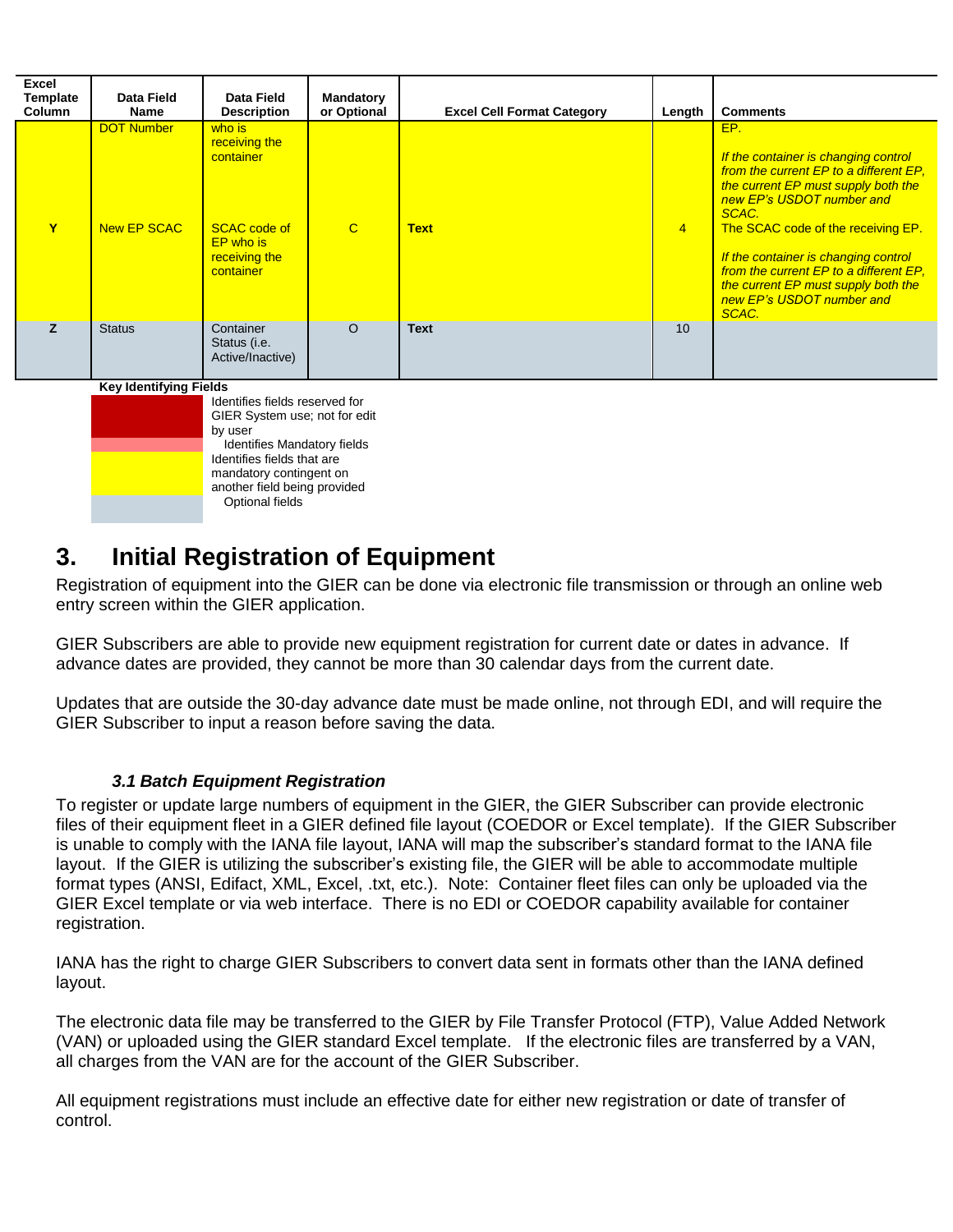EDI files must have unique file names in order to be uploaded.

Units not processed due to errors will be placed in an error log file and an email notification is generated to the Company's master user. The error notification identifies the name of the file with the errors and advises the Master User to log into GIER to access the error file. The GIER Subscriber investigates and corrects data errors as needed, resubmitting corrected files to FTP or correcting online.

#### *3.2 Online Equipment Registration*

As an alternative to batch equipment registration, the GIER Subscriber can register his equipment via an online update screen available in the GIER application.

#### *3.3 Chassis Registration Validation*

The GIER data validation process is identical for batch data files or online input. Described below are the business rules (required data fields, data formats, etc.) for processing:

- a) During the initial Company/Organization registration in the GIER, all IEP's must provide a list of their valid chassis prefix codes.
- b) Check digits for chassis will be optional. If provided, the GIER will store the chassis check digit but the validation algorithm will not be employed at this time.
- c) All IEPs must have a single designated SCAC code associated to their USDOT number to participate in the GIER. If the IEP does not have an alpha prefix, the IEP SCAC will be entered as the alpha prefix.
- d) If the chassis prefix (alpha field) is less than 4 characters, the alpha will be left justified and the right most character(s) will be filled with a blank. Blanks will not be displayed on user inquiries.
- e) If the chassis numeric field is less than 6 characters, the numbers will be right justified and leading zeros inserted. Leading zeros will not be displayed on user inquiries.
- **f) VIN number is an optional field, however if provided must be 17 characters in length. VIN numbers for vehicles built in 1981 or before will need leading zeros added to the number to meet the 17 character requirement.**
- **g) No special characters (i.e. hyphens) are permitted in the License Plate, VIN Number or Chassis Number fields.**
- h) All mandatory data in the chassis master file table must be supplied in the same record / file.
- i) If mandatory data fields are missing an error message will be generated for online registrations or an error log file for EDI or Excel uploads.
- j) For online chassis registration, users will not be able to save the record until the error(s) has been corrected. The error message will include information on which field(s) caused the error.
- k) For EDI or Excel upload errors, the Sender must respond with a corrected file within 1 business day or log into GIER and use the online chassis registration.
- l) If Unit is already on file, the IEP record will be checked:
	- o If IEP is same, the data record will be updated.
	- $\circ$  If IEP is different, the Transfer Control process in Section 5 will be followed.
- m) If the User Inquiry finds multiple units that match the search criteria, the GIER will display the potential matching units and additional data elements (i.e. VIN, license state, license number) so that the correct unit can be identified.
- n) Registrations or transfers of control that are outside the advance/arrears system settings must be made online, not through EDI, and will require the initiating IEP to provide a reason before saving the data. The receiving IEP will be able to review and edit the reason prior to acceptance of a TOC that is outside the default advance / arrears time frame.
- o) Entry of a chassis Inspection Type (FMCSA, BIT, Other) and Date is optional.
	- $\circ$  If entered, the Last Inspection Date cannot be greater than current month and year.
	- o If Other Inspection Date is entered, Other Inspection Type is mandatory.
	- $\circ$  IEPs have ability to upload inspection forms for FMCSA and CA BIT inspections.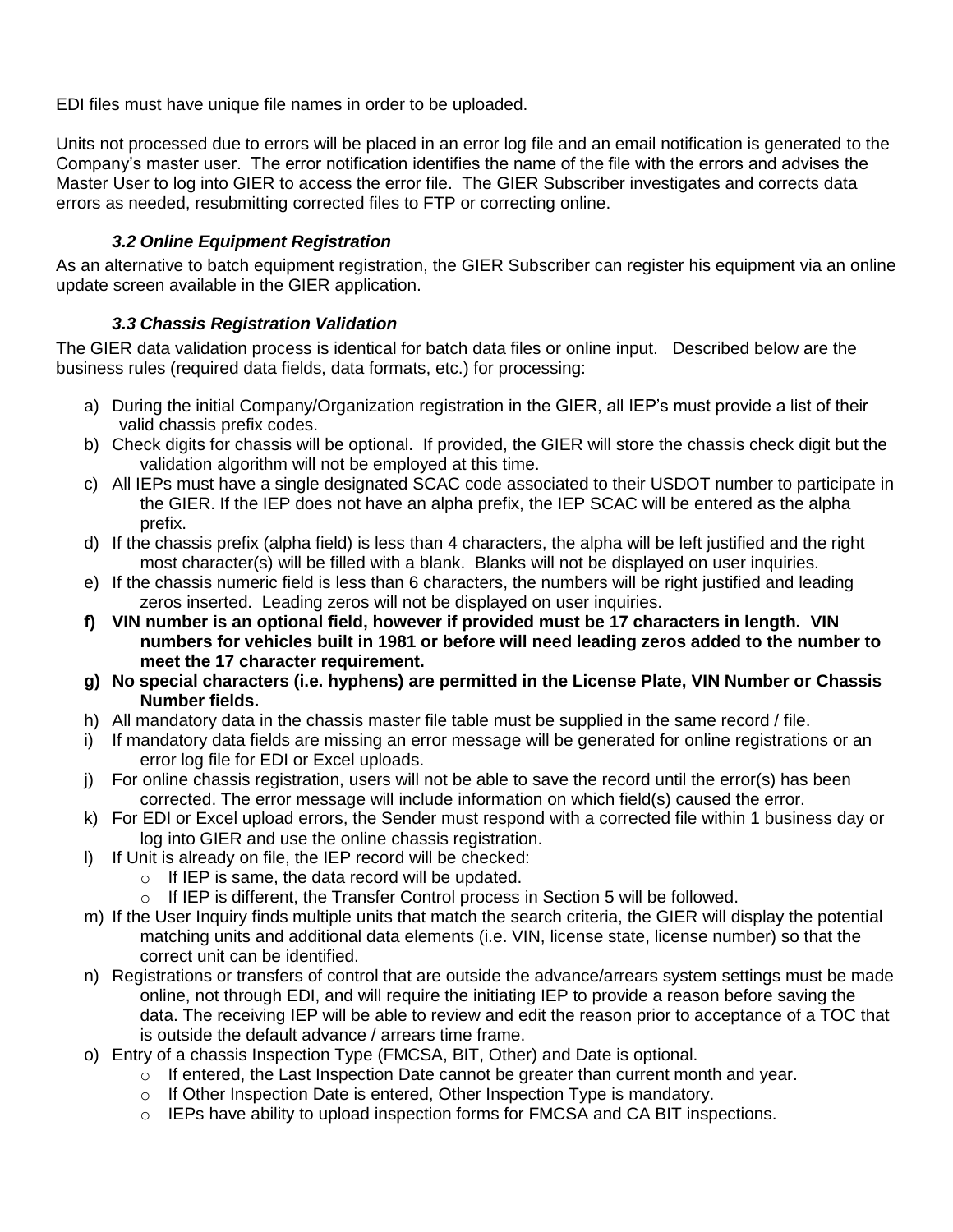- p) If the Remark/Remanufacture flag is selected or entered as a "Y" in the Excel or EDI designated field, the User also has to provide the following data: Remark/Remanufacture Date, Remark Previous Chassis Prefix and Remark Previous Chassis Number.
- q) License Plates Expiration date field: User should enter 12/2099 (Dec. 2099) as the expiration date for states that issue permanent or semi-permanent license plates.
- r) **NOTE:** Equipment Owner is one of the required fields for chassis registration. The system checks the GIER registry to see if the Owner is also a GIER participant. Users will be allowed to use a default code for Chassis Owners who are not currently registered in GIER. If the Chassis Owner is not already in the GIER registry, an error message is returned instructing the user that "The Owner Code entered is not a current GIER -designated Company. Please use code **OWN1** as the owner code for your transaction. Should the owner later register with GIER, the Owner code can be updated."

**NOTE:** IEPs will be required to supply all mandatory data fields in a single file. The GIER will not update chassis fields by cross-referencing data from multiple files submitted by the IEP.

### *3.4 Container Registration Validation*

| a)     | Container registration will be done through the web interface or via the Container | GIER                 |
|--------|------------------------------------------------------------------------------------|----------------------|
|        | Excel template, which is separate and distinct from the chassis registration       | template.            |
| b)     | Mandatory fields must be provided, which include Owner SCAC, Equipment             | Initial,             |
|        | Equipment Number, ISO Container Size Type and Tare Weight. All other               | fields are optional. |
| $\sim$ | Equipment Number will be 7 digita - 6 pumerio followed by aboak digit              |                      |

c) Equipment Number will be 7 digits – 6 numeric followed by check digit. d) GIER Subscribers may perform transfer of control on containers and also may inactivate/activate containers within its inventory.

e) Any errors encountered with container registration will be communicated to the GIER Subscriber via e-mail if uploading container registrations via the Container GIER Excel Template or onscreen if registering containers via the web interface.

f) Note all GIER information related to container inventories will be available under the Container component of the GIER application, which is separate from chassis inventory information.

## *3.5 Data Validity Business Rules*

Correct data is updated in the GIER database.

Incorrect data is suspended for further review.

- a) When multiple records are sent via an EDI file or added in the online Equipment Registration screen, and errors occur, only the individual equipment number records with errors are rejected.
- b) Rejected equipment numbers sent via batch EDI or Excel upload will be stored in an error log file and an email notification is sent.
- c) The error log file can be downloaded to the User's computer where the file can be corrected.
- d) The user would then place the corrected file in their FTP file for re-processing.
- e) If Equipment is registered online, then the system must report any errors on the screen and require the errors be corrected before the data will be saved.

If a file has one or more errors, notification of the file with the errors is sent via email to the sending GIER's Master User. The error notification identifies the name of the file with the errors and advises the Master User to log into GIER to access the error file. The GIER Subscriber investigates and corrects data errors as needed, resubmitting corrected files to FTP or correcting online.

Upon request, GIER Customer Service will provide assistance on error type, possible causes, and possible corrective actions. However, it is up to the GIER Subscriber to correct any data errors in a timely fashion.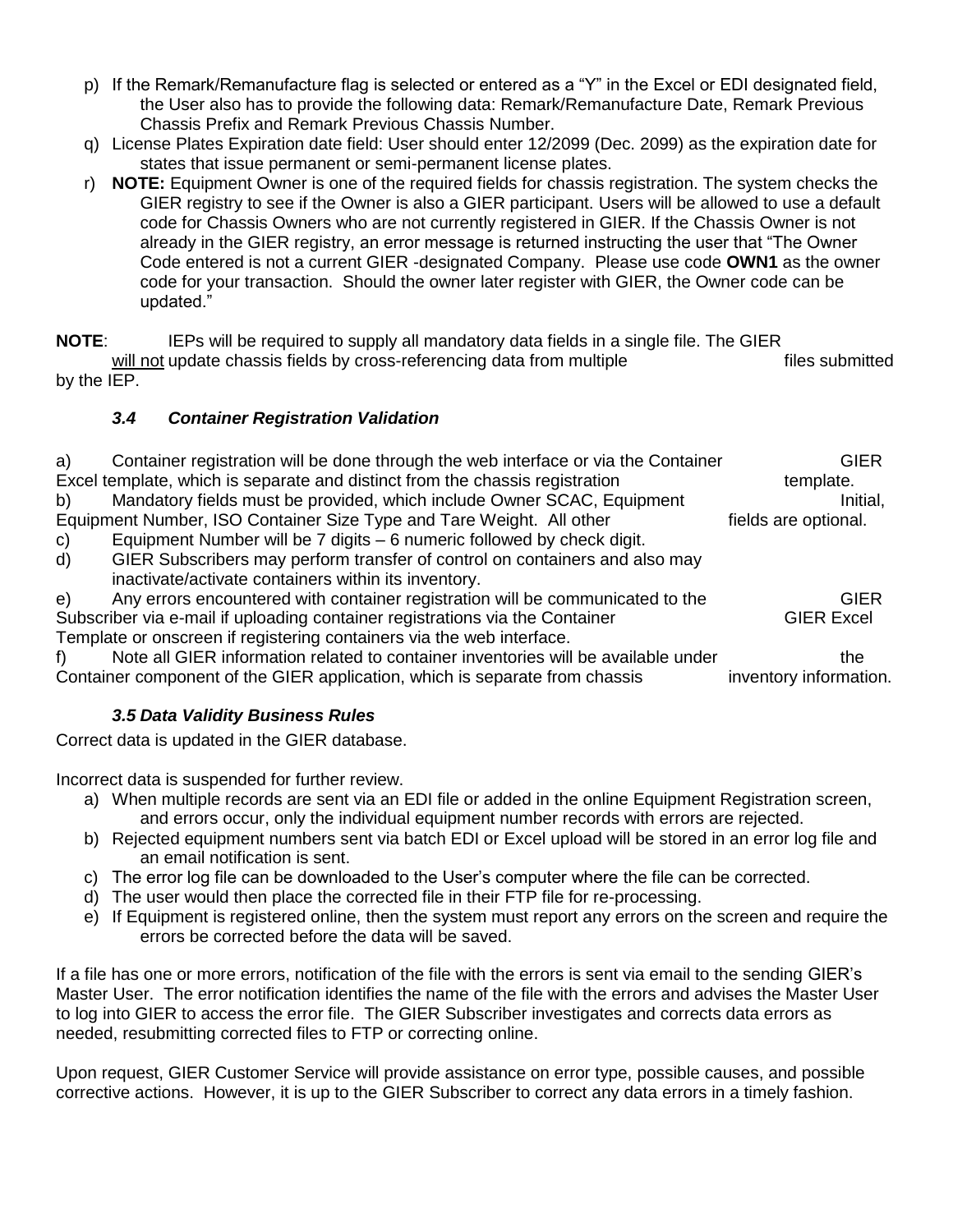Note: EDI capability is only available for chassis registrations. Container registrations may be done via GIER Excel Template upload or through the web interface.

#### *3.6 IEP Periodic Data Validation*

IEPs will be responsible to confirm their GIER data on regular basis and as required for any external audit of the GIER system. The IEP validation check will be conducted every 90 days for the 1st year; semi-annually the 2nd year, and annually thereafter.

The Equipment Summary report will be used for this process and includes all equipment under the GIER Subscriber's control as of midnight the day before the ending date entered into the report request criteria. GIER Subscribers are responsible to correct any errors, inconsistencies or omissions by utilizing the existing processes for equipment adds, transfers of control, or de-activation of equipment.

No acknowledgement by the GIER Subscriber within 30 days of the issue of the data validation report will be assumed as acceptance.

## **4. Update Equipment Data**

Registration of equipment into the GIER can be done via electronic file transmission or through an online web entry screen within the GIER application.

GIER Subscribers are able to provide updates to equipment currently registered in GIER for dates in advance or in arrears. If advance dates are provided, they cannot be more than 30 calendar days from the current date. If arrears dates are provided, they cannot be more than 2 calendar days from the current date. Updates that are outside the 30-day advance or 2 day arrear dates must be made online, not through EDI.

All equipment registrations (batch EDI, Excel upload, or online) and updates must include the date and time of the transaction for the individual piece of equipment. This is not the date the EDI file is sent but is the date of the actual change of the equipment (added to GIER, update of characteristics, transfer of control, etc.) Any updates that come in out of sequence (earlier than the most recent change of control date and time) will be added in the appropriate sequence in the unit history but not overwrite the more current data.

If there is a date discrepancy between the giving and receiving GIER Subscriber, the GIER will use the giving subscriber's date and time of transfer of control as the time stamp unless the receiving subscriber's date is earlier, in which case the earlier date will be used. The time variation (i.e. 12 hours) is a configurable field that can be adjusted up or down by the GIER System Administrator as experience with the GIER dictates.

Any errors in equipment updates are placed in an error log file and the record will not be updated until the error is corrected. Corrected error files can be placed in the FTP folder and will be reprocessed to determine if additional data has been received which corrects the error. If a file has one or more errors, notification of the file with the errors is sent via email to the sending GIER Subscriber's Master User. The error notification identifies the name of the file with the errors and advises the Master User to log into GIER to access the error file.

Note: EDI and FTP capability is not available for containers.

### *4.1 Frequency of Updates*

There will be an initial data load into the GIER, which is expected to be done through electronic files from the large chassis and container GIER Subscribers and online web entry for IEPs with smaller fleets. Container EPs should contact the GIER Administrator regarding their initial upload of their container fleet in GIER. For chassis IEPs utilizing EDI, after the initial load of data, there is a scheduled FTP processing of any additional data files. The script will check every five minutes if data is there it will be processed. If there are no new EDI files, then no processing is required until the next scheduled process.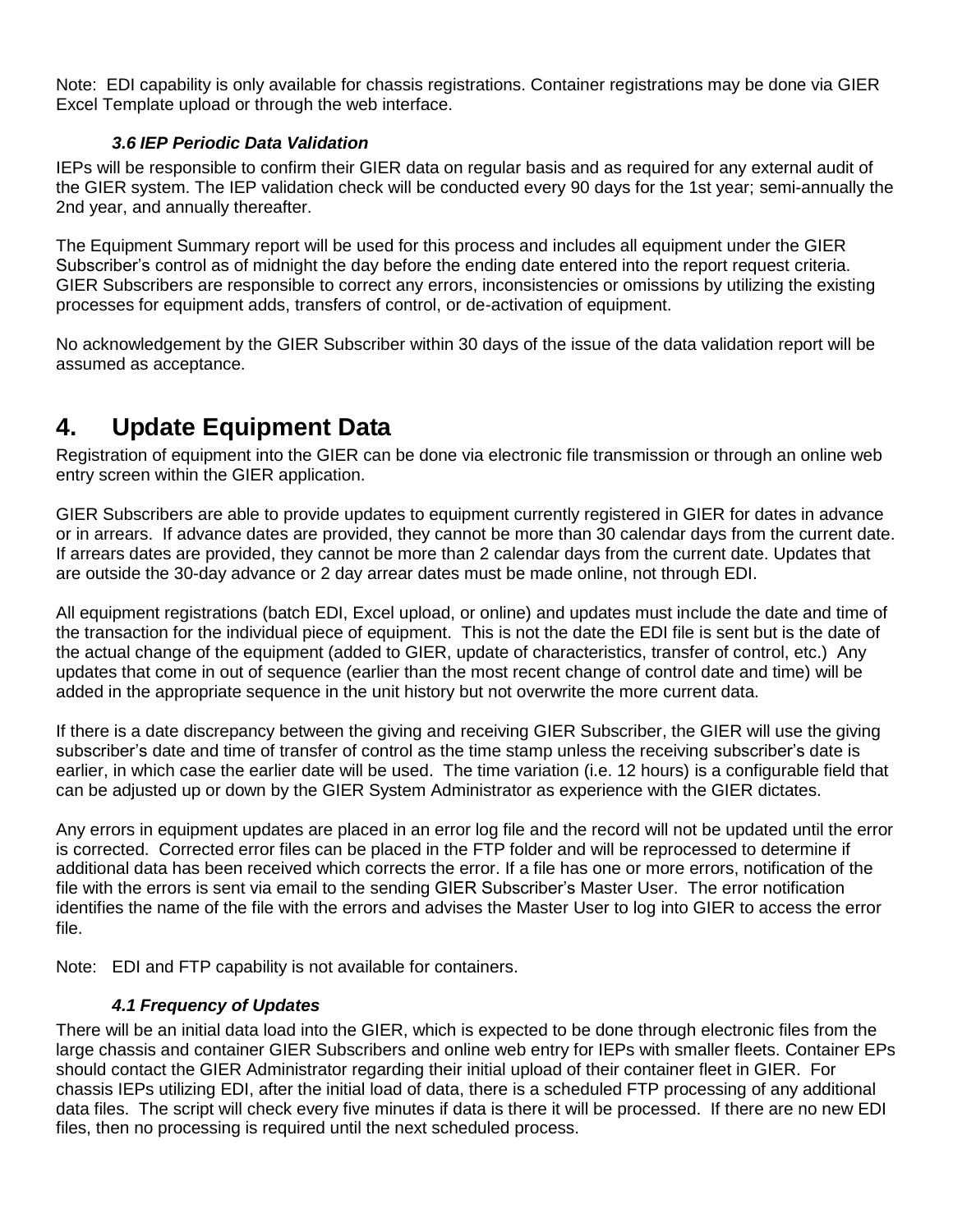Equipment added/updated through the GIER web front end will be processed at the time the user hits the enter button.

Equipment files will be either: the changes since the previous submission, or the entire fleet file.

GIER Subscribers will be required to update their equipment whenever changes occur and to confirm all equipment registered to their account on an annual basis.

# **5. Transfer GIER Subscriber Control**

**For Chassis:** In order for the GIER to serve as the virtual equipment marking option for compliance with 49 CFR Part 390.21, the accountable IEP must be assigned in the GIER at all times.

Transfer of Control Business Rules (applicable to both chassis and containers): The overall business rules for changing the GIER Subscriber's control from one party to another will be:

Transfer of control requires an electronic or on-line confirmation between the sender (giver) and the receiver. Both the giver and receiver have to notify the GIER. The GIER will not be updated until there is a match between the two parties. Until there is confirmation from both parties, the equipment will remain assigned to the giving GIER Subscriber. All transfers of control (entered via online web page or EDI file (chassis only)) will be held in a suspense file until the corresponding confirmation is received. The suspense file will be processed every hour to check for matches.

**NOTE**: Registration of a unit in the GIER for the first time does NOT require confirmation from a second party.

All mandatory fields in the GIER IEP Data Fields file (See Section 2.1 for chassis) or GIER EP Container Registration fields (See Section 2.2 for containers) must be supplied.

If transfer of control is entered in the on-line screen by either party, the transaction will be held in suspense in the TOC Pending Transactions until the (corresponding) confirmation is received.

On sending, accepting or rejecting a TOC the parties will be notified via email.

#### **TOC to Non-GIER Subscriber:**

If the Current GIER Subscriber initiates a TOC online, via Excel, or EDI (for chassis only) and the Receiving GIER Subscriber's SCAC or USDOT number is not in the GIER database, GIER will provide an error message to say:

### **For Chassis TOCs:**

"The Receiving IEP US DOT Number or SCAC Code is not a registered GIER Company. Please contact the Receiving IEP and suggest that they register with GIER, or use SCAC code IEP1 or US DOT number 999999 to transfer equipment to the default Non--GIER Participant Company." A terms and conditions page will be provided stating "The IEP to which you are transferring control is not a GIER participant. By clicking "Save", you are authorizing the transfer of control to a non-GIER participant. IANA assumes no responsibility or liability for this transfer."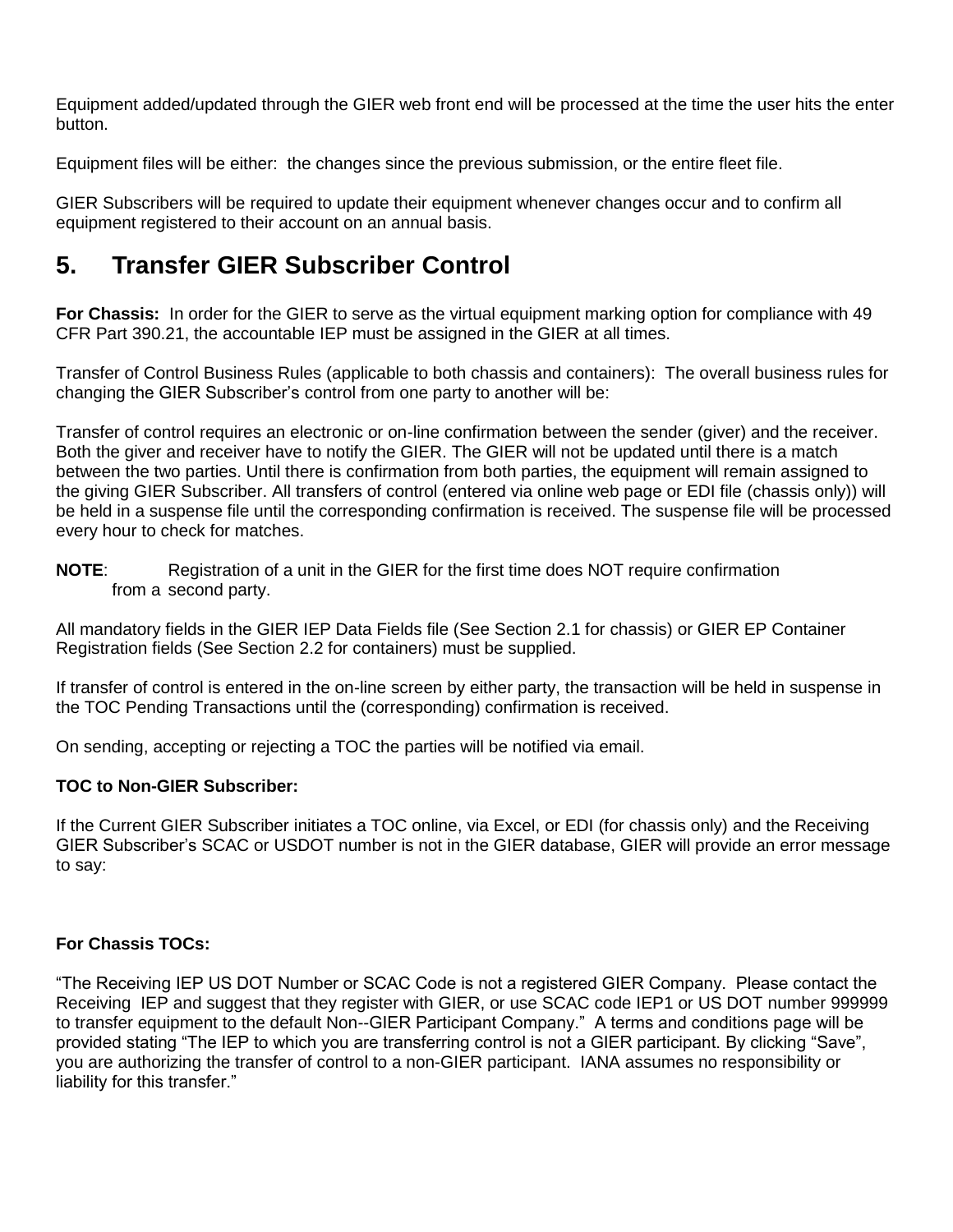#### **For Container TOCs:**

"The Receiving Container EP US DOT Number or SCAC Code is not a registered GIER Company. Please contact the Receiving Container EP and suggest that they register with GIER, or use SCAC Code IEP1 or US DOT Number 999999 to transfer equipment to the default Non-GIER Participant Company." A terms and conditions page will be provided stating, "The Container EP to which you are transferring control is not a GIER participant. By clicking "Save", you are authorizing the transfer of control to a non-GIER participant. IANA assumes no responsibility or liability for this transfer".

If the TOC to the IEP1 account is done online and the current GIER Subscriber agrees to the special terms and conditions to transfer to a Non-GIER participant the system will automatically transfer the equipment without a confirmation from the Non-GIER participant. If TOC to IEP 1 account is done by current GIER Subscriber via Excel or EDI, the current GIER Subscriber will be required to go to the Pending Transfer of Control screen and click the Pending T & C button to accept the terms and conditions statement and process the TOC to the non-GIER IEP.

Once a TOC has been submitted, the Equipment is marked as pending and all TOC requests are displayed in TOC Pending Transactions screen that enables the receiving party to either accept or reject the TOC and the giving party to cancel a TOC.

If there is a date/time discrepancy between the giving and receiving GIER Subscribers, the GIER will use the giving subscriber's date and time of transfer of control as the time stamp unless the receiving subscriber's date is earlier, in which case the earlier date will be used.

If the TOC is accepted by both parties, the record will remain in the TOC Pending Transactions until the agreed upon date is met. Upon expiration of the agreed upon date, the equipment will be under the control of the new GIER Subscriber and removed from the TOC Pending Transactions and the giving GIER Subscriber's control. The TOC job runs once per minute and checks if both parties have accepted the transfer and if the accepted date has passed.

If the TOC is rejected by the receiving party, the record will be removed from the TOC Pending Transactions and it will remain under the control of the giving party.

If the receiving party fails to either accept or reject the TOC and the allowed time discrepancy (e.g. 12 hours) between the giving and receiving GIER Subscribers has expired, a notification is sent to the involved subscribers.

Unanswered TOCs are kept pending for a given amount of time (e.g. 168 hours).

GIER Subscribers will be able to perform a TOC in advance or in arrears. If advance dates are provided, they cannot be more than 30 calendar days from the current date. If arrears dates are provided, they cannot be more than 2 calendar days from the current date. Updates that are outside the 30-day advance or 2 day arrear dates must be made online, not through EDI, and will require the initiating GIER Subscriber to input a reason before saving the data. The receiving GIER Subscriber will be able to review and edit the reason prior to acceptance of a TOC that is outside the default advance / arrears time frame.

Pending TOC requests can only be cancelled by the giving party (the initiator of the TOC). Once a TOC has been cancelled, it is automatically removed from the TOC Pending Transactions and it is shown in Equipment Inventory as Not Pending TOC. Users are also notified via email.

#### *5.1 Transfer Equipment Control from GIER Subscriber #1 to GIER Subscriber #2*

There are several scenarios where equipment registered with one GIER Subscriber will need to be transferred to a different IEP: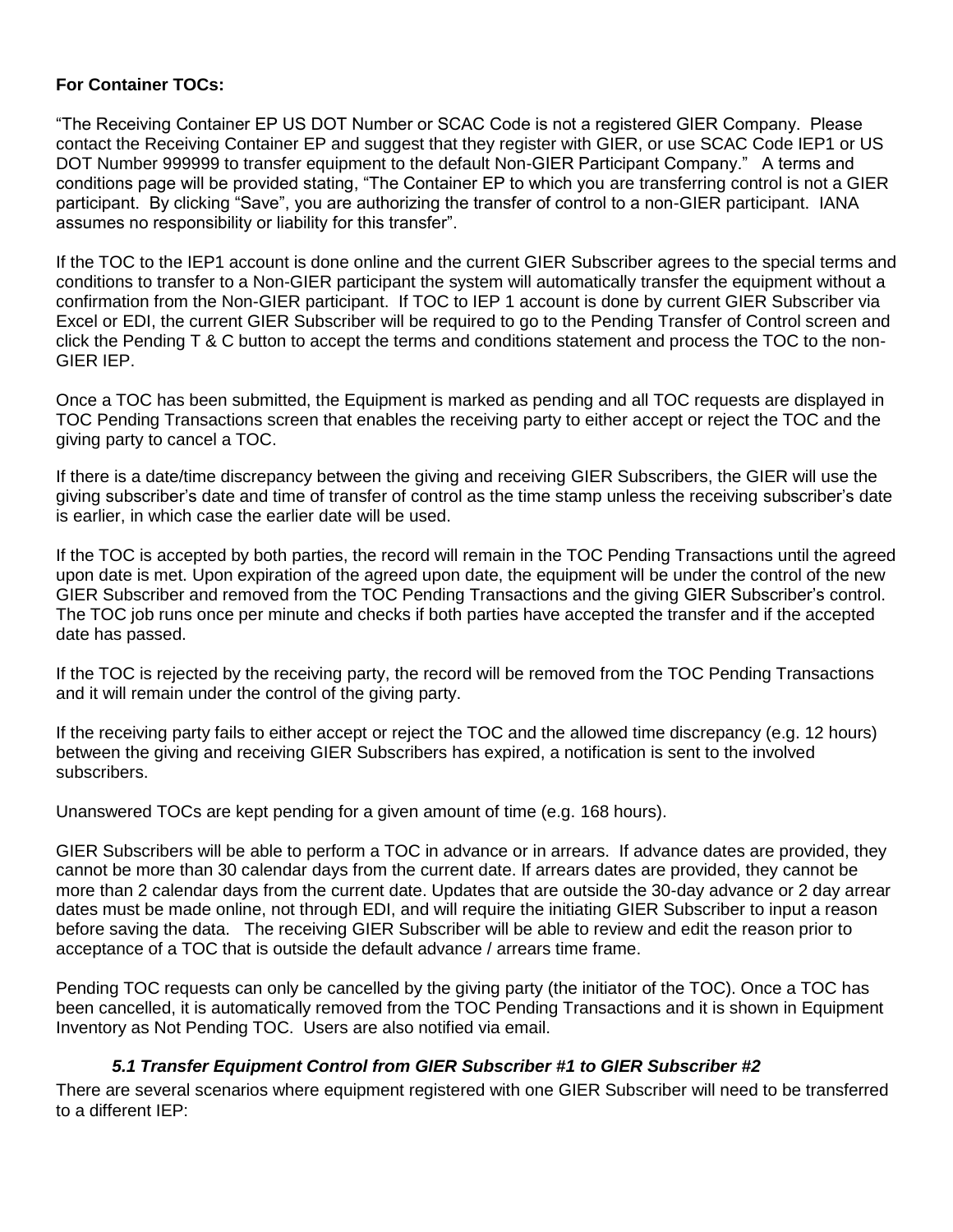- Equipment On Hire
- Equipment Off Hire
- Equipment Contributed to a Pool
- Equipment Removed from a Pool
- Equipment Migration from One Pool to Another Pool

In all cases, both the giving and receiving GIER Subscribers, and in some instances the equipment owner, must agree to transfer control. To do so generally involves a combination of phone calls and emails to agree on the transfer terms and conditions. These communications are outside the scope of the GIER. The GIER should only be updated after the transfer terms have been agreed between the giving and receiving GIER Subscribers.

GIER Subscribers are responsible for updating the GIER regarding all equipment transfers within 1 business day of change of control.

### *5.2 Un-Register Equipment*

Equipment in the GIER must always have a USDOT number assigned to the equipment.

There are two business scenarios where the GIER will have the ability to hold previously registered equipment but with an "inactive" status:

- Equipment is permanently out of service (destroyed, lost, stolen, or moved out of N. America service).
- The chassis IEP or container EP no longer participates in the GIER.

In both cases, only the equipment owner will be able to place a registered unit in inactive status, i.e. the IEP USDOT number must be the same as the Owner SCAC USDOT number.

The inactive status will contain a list of codes for the reason the unit is being made inactive, especially in the case of a lost or stolen unit that may appear at some future date on a DVIR or DVER report.

For these units, the unit must be transferred back to the control of the owner of the unit, following all the previous business rules for giver and receiver confirmation. The owner of the unit is the only party who can make the unit inactive.

**NOTE** : Inactive units will be available for inquiry status but will not be billed once they have been placed in inactive status. Equipment cannot be inactivated if it has a Pending TOC request.

# **6. BOES Y/N Flag**

A new flag will be displayed on the homepage of the Chassis Inventory Screen title "BOES". This field is linked with IANA's BOES Application and if the IEP is also a BOES subscriber, the new flag will reflect a "Y" if a unit has been placed in a bad order status and a "N" once the unit has been repaired.

Functionality of the new BOES Y/N flag will only be applicable to IEPs that are also BOES subscribers.

# **7. Expanded Inspection Date Information**

New inspection date fields have been added to GIER for both the FMCSA and California BIT inspection. In addition, there is also an Other Inspection Type that will provide a drop down for various state inspections. There is also a corresponding date field for Other Inspection. GIER Subscribers that elect to manage their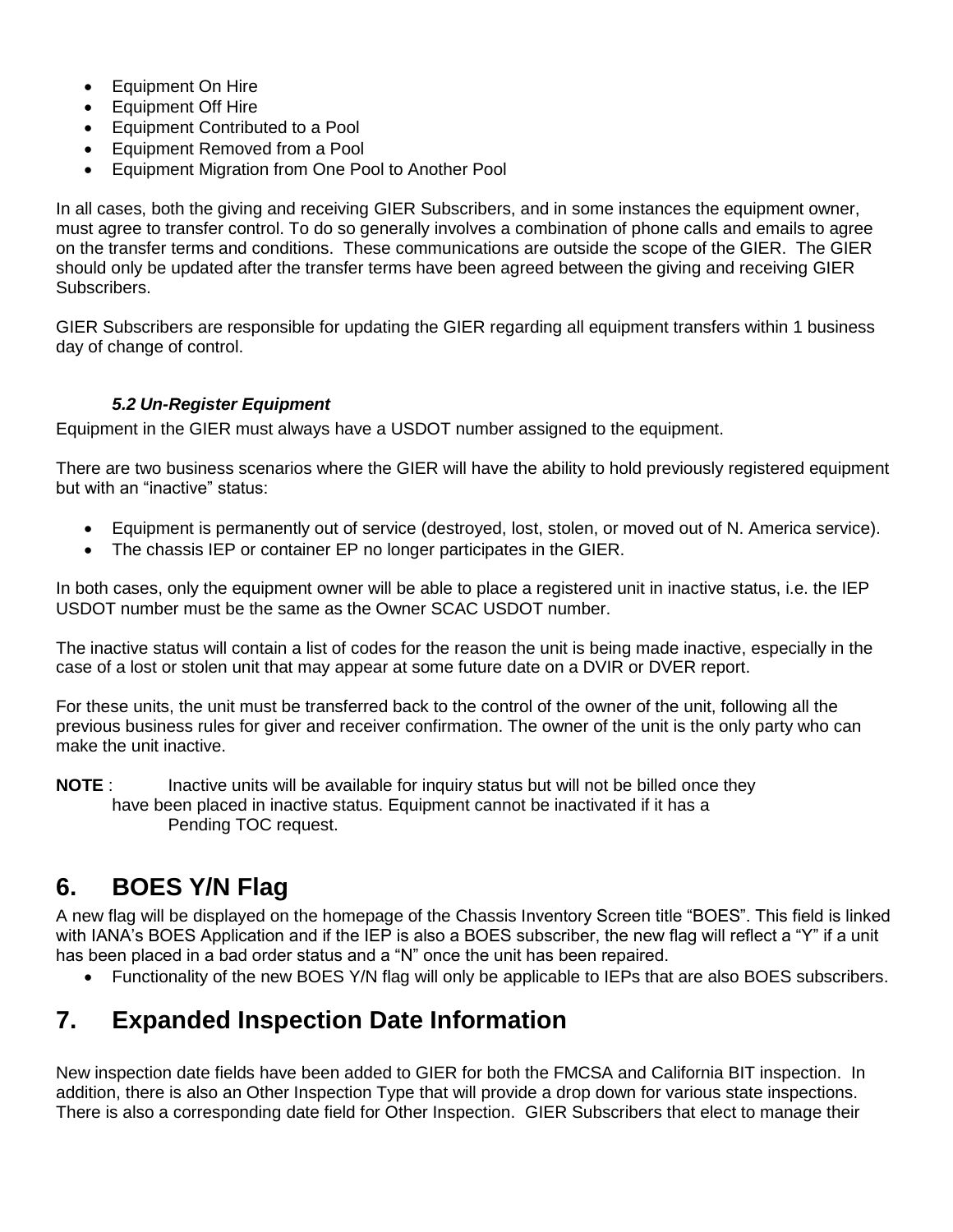inspection dates through GIER will receive a 30 day reminder in advance of any upcoming inspection date expirations. Should the inspection date lapse, notification will also be provided to the GIER Master Subscriber.

Note: Identification of equipment with lapsed inspection dates will be available to other IANA program users through GIER's linkage to DVER, BOES, Gate Control and Street Interchange applications.

# **8. Maintenance & Repair Vendor Registration (MRV)**

Maintenance & Repair Vendors (MRVs) can register in GIER to update Inspection Date information for IEPs that have authorized their company. MRV registration requires the designation of a Company/Organization Master User and the selection of the GIER Subscriber (chassis IEP) in which the MRV wishes to be authorized.

A list of registered MRVs will be displayed to the GIER Subscriber based on the MRV's selection during its registration in GIER. The GIER Subscriber will have the ability grant authorization to one or multiple MRVs that can update inspection information on the GIER Subscriber's behalf. The GIER Subscriber will also have the ability to add/remove MRVs at any time as well.

### *8.1. Add, Edit, Delete Users*

After registration new MRVs, the Master User acts as the Company/Organization Administrator for the registered Company/Organization. The Master User can set up secondary users within their Company/Organization and has complete control and management of who has access to the GIER on behalf of the Company / Organization. There can only be one Master User per Company/Organization.

## **9. Inspector Registration**

Inspectors can register in GIER to update Inspection Date information for MRVs that have authorized them to do so. During the Inspector registration process, the individual has the ability to provide the Certification and/or Program that was completed to become an inspector and also upload the inspector certification form. This information will be accessible to both the MRV that has authorized the inspector and the GIER Subscriber as well. In addition, the inspector may also provide a combination of its training and work experience during the registration process.

# **10. New Reporting Features (eff. 2/21/17)**

### **Container Reports**

GIER Subscribers that elect to register containers in the GIER will have the ability to generate the following type of reports:

1) Container report by category, date, range

- 2) Container history report
- 3) TOC Report

4) Active/Inactive containers report

### **Inspection Date Reports**

1) Last inspection date report – Subscriber has the ability to pull inspection by date range. Information returned on the report will include:

- a. Equipment Alpha Numeric
- b. Equipment Owner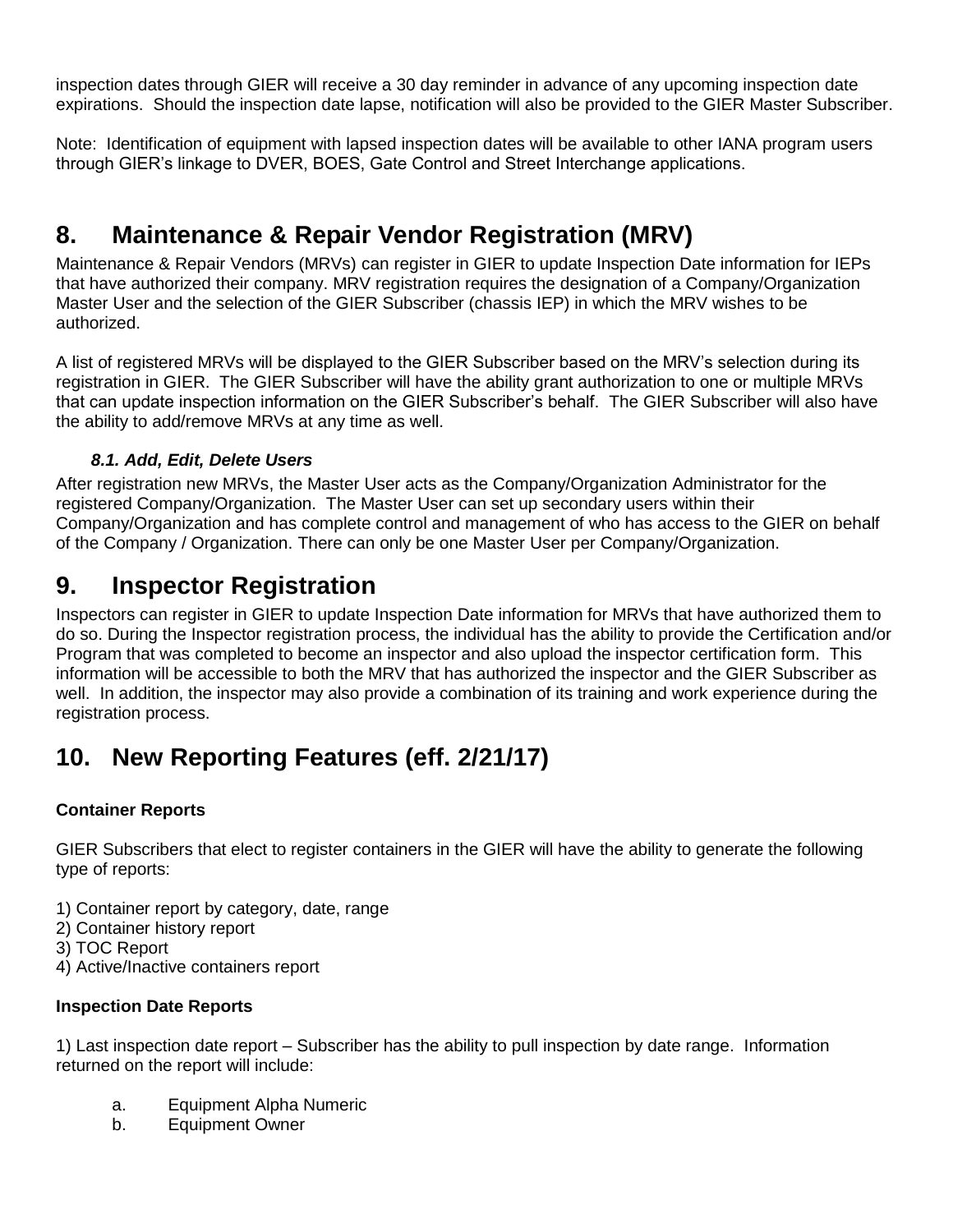- c. Current Chassis IEP
- d. VIN
- e. License Plate/License State
- f. All inspection date fields (if applicable) and Inspection Type

## **11. New Container Online Inquiry**

In addition to the existing Chassis Inquiry available to GIER Subscribers and also on the public GIER website at gierregistry.com, there will now be a separate Container Inquiry screen. This screen will allow GIER Subscribers to look up container registered in GIER by the equipment alpha/numeric container ID.

Information returned will include, Current and Previous Container EP and Registered Owner, ISO Size Type, Tare Weight and Current Container EP Contact Information.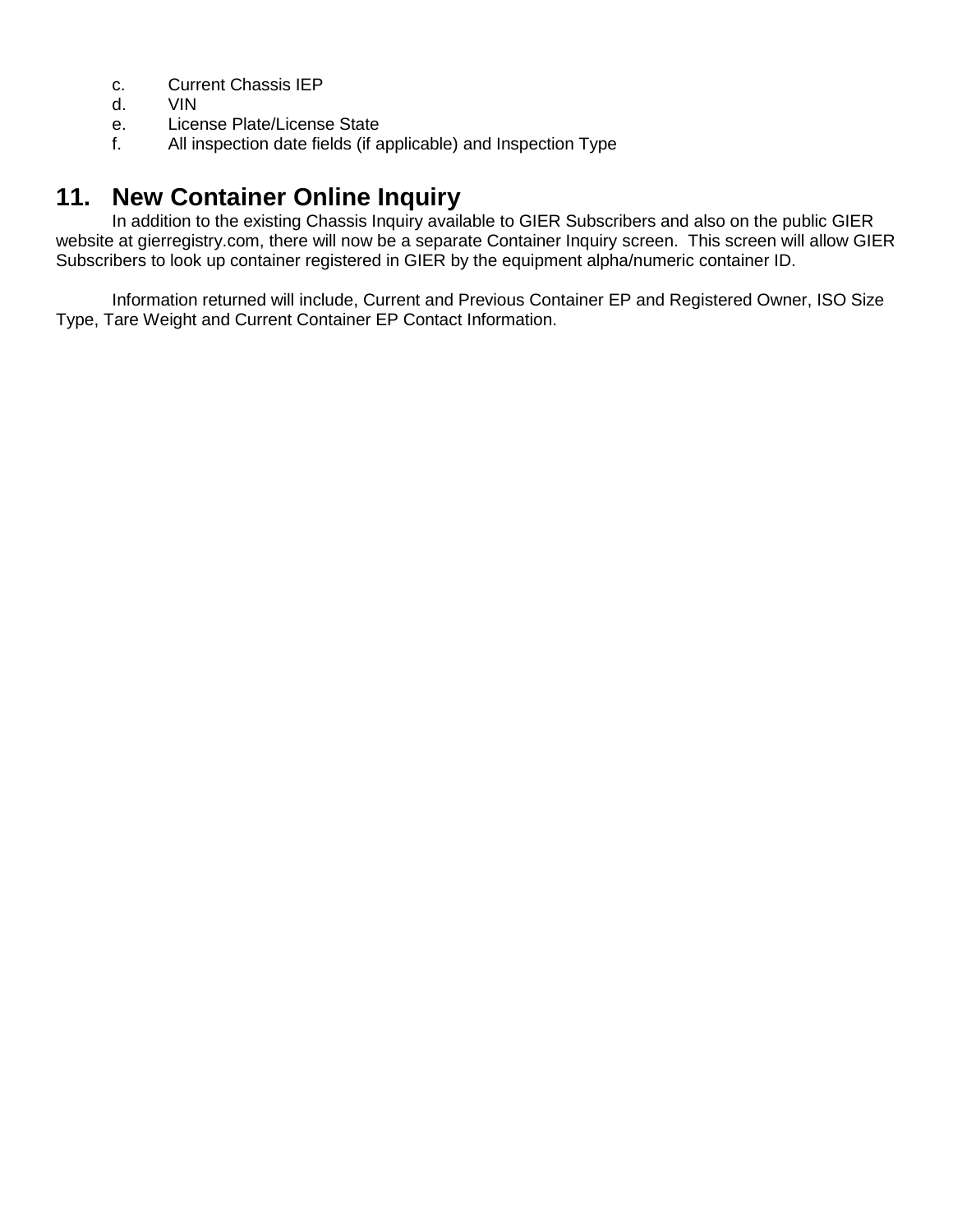#### **ATTACHMENT 1 TO GIER BUSINESS RULES**

#### **GIER COEDOR MAPPING**

#### **12 Mandatory Segments for Chassis Registration:**

One Chassis per transaction

- M UNH+1+COEDOR:D:03A:UN' Transaction Header
- M BGM+35:1:5++**Transaction Type**'  $2 =$  Add equipment 5 = Update or Transfer of Control
- M NAD+EO+**Equipment Owner SCAC'** Chassis Owner SCAC (must be in GIER)
- M EQD+CH+**Chassis Alpha and Numeric'** Chassis ID alpha + numeric
- M DTM+293:**Year Chassis Built**:602' Year in YYYY format
- M LOC+ZZZ+**License Plate Country+License Plate State'** 2 Character Country code e.g. US 2 Character State Code (from GIER Table)
- M COD+**Chassis Category Code'** From GIER table e.g. 40CH
- M DIM+10+**Chassis Outside Length**+**Measurement used**' +40+FT'
- M FTX+ZZZ+**License Plate**+**IEP DOT**' Chassis License Plate DOT number of IEP currently in control of equipment
- O FTX+ZZZ+VIN+**Chassis VIN Number'** 17 alphanumeric, VIN must be 17 digits if provided
- M FTX+ZZZ+**Remanufactured Flag Y/N'** IF Yes then additional elements: FTX+ZZZ+Y+**Prior ID alpha** + **Prior ID Numeric** +**YYYYMM of rmnfctd**'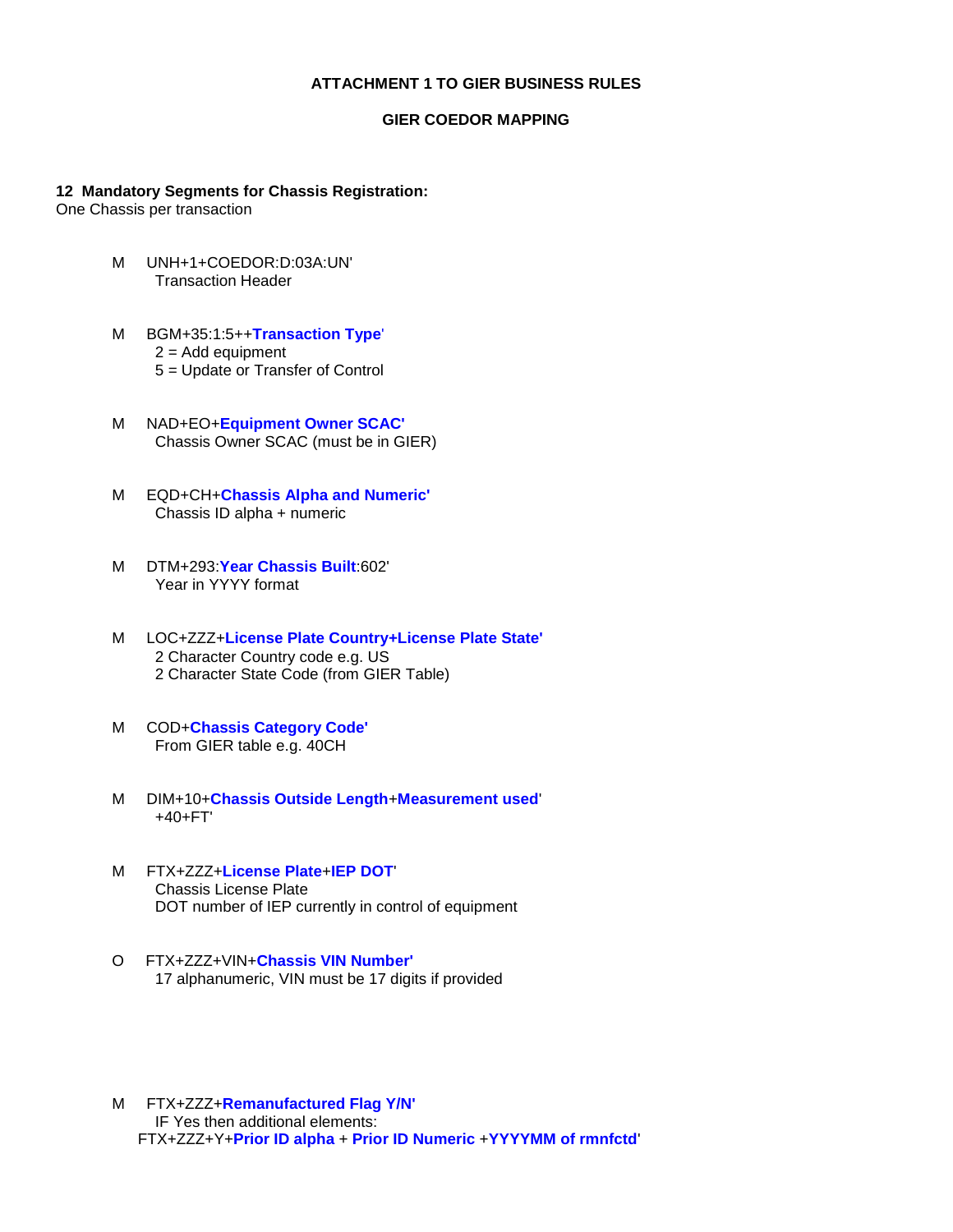M UNT+12+1' Transaction Trailer

#### **TOC (Transfer of Control) Segments:**

- C DTM+295:TOC **Effective Date** T **Effective Time** :10' Date YYYYMMDD Time HHMM CCYYMMDDTHHMM
- C FTX+CHG+**New IEP SCAC**+**New IEP DOT #**' SCAC / DOT must be in GIER table

#### **Optional Segments:**

- O DTM+292+**YYYY**:602' Chassis Rebuild Year
- O NAD+TO+**Chassis Lessee SCAC'** Must be in GIER table
- O DTM+36+**YYYYMM**:610' License Plate Expiration date
- O FTX+IT+**Inspection Type**' From GIER Table
- O DTM+377:**YYYYMM**:610' Last Inspection Date
- O MEA+AAE+T+LBS:**Tare Weight**' Numeric
- O MEA+AAE+BL+LBS:**Gross Weight**' Numeric